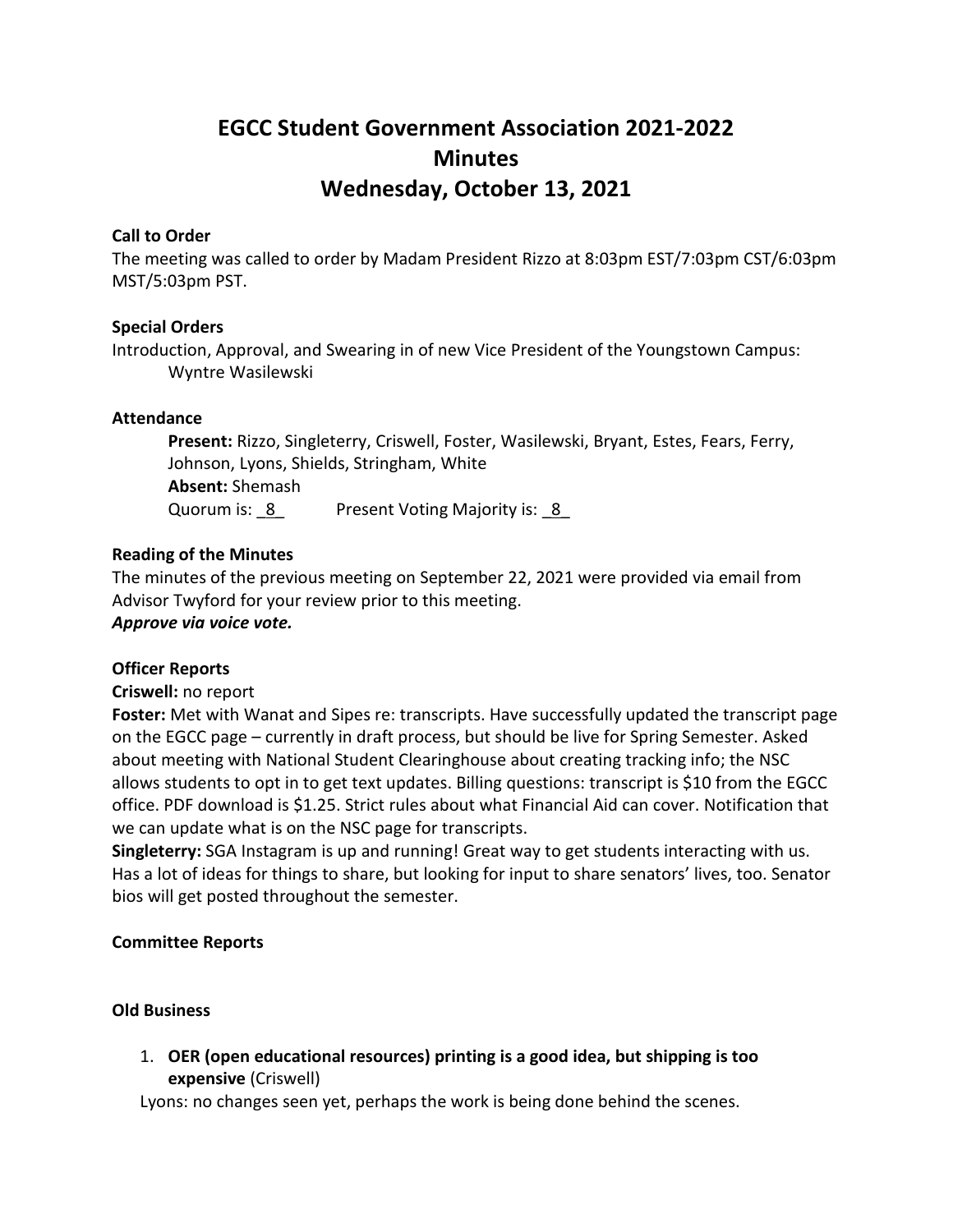Committee is: Rizzo, White, Criswell, Lyons, Foster

**Motion:** Table **Made by:** Lyons **Seconded:** Foster

### 2. **Obtaining/utilizing Student IDs** (Shields)

Report from Student ID Committee regarding the meeting with administration on 10/12/2021.

Estes: Met with 3 admins to present proposal for student ID enhancements (ordering, aesthetics, etc). Gave us things to think about, like how the photos will be approved, and suggested to create a mock up of the submission form.

Shields: They liked the aesthetic ideas. The magnetic stripe part is incompatible with the current RFID chip. But overall, they were receptive to our ideas.

Rizzo: Seems that the mobile student IDs may be the most useful for the online community. There was some pushback about the physical IDs for the online community. Yes, they liked the ideas for the streamlined aesthetics for the physical IDs, but there are too many students right now, but digital (Apple Wallet, etc) may be the easiest way for now. Mock version for submission by Wednesday 10/20 to submit to admin.

**Motion:** Table **Made by:** Shields **Seconded:** Estes

### **3. Peer-to-Peer Mentoring** (Johnson)

Twyford: Asako Kinase-Leggett (Online Activities Coordinator) has agreed to be the advisor for the EGCC Chapter of Active Minds. Trista Goss (COMPASS) will also assist as available. She will need to send a letter of intent to be advisor.

Rizzo: Working group reminder about checking out the Active Minds webinars and trainings Criswell: Do we have some people already established on the committee?

Committee: Johnson, Bryant, Ferry, Stringham, Lyons, Criswell, Wasilewski, Shemash (possibly, double check)

**Motion:** Table **Made by:** Lyons **Seconded:** Johnson

### 4. **Use of Students' Preferred Names** (Shemash)

Twyford: Shemash will send old student ID to that working group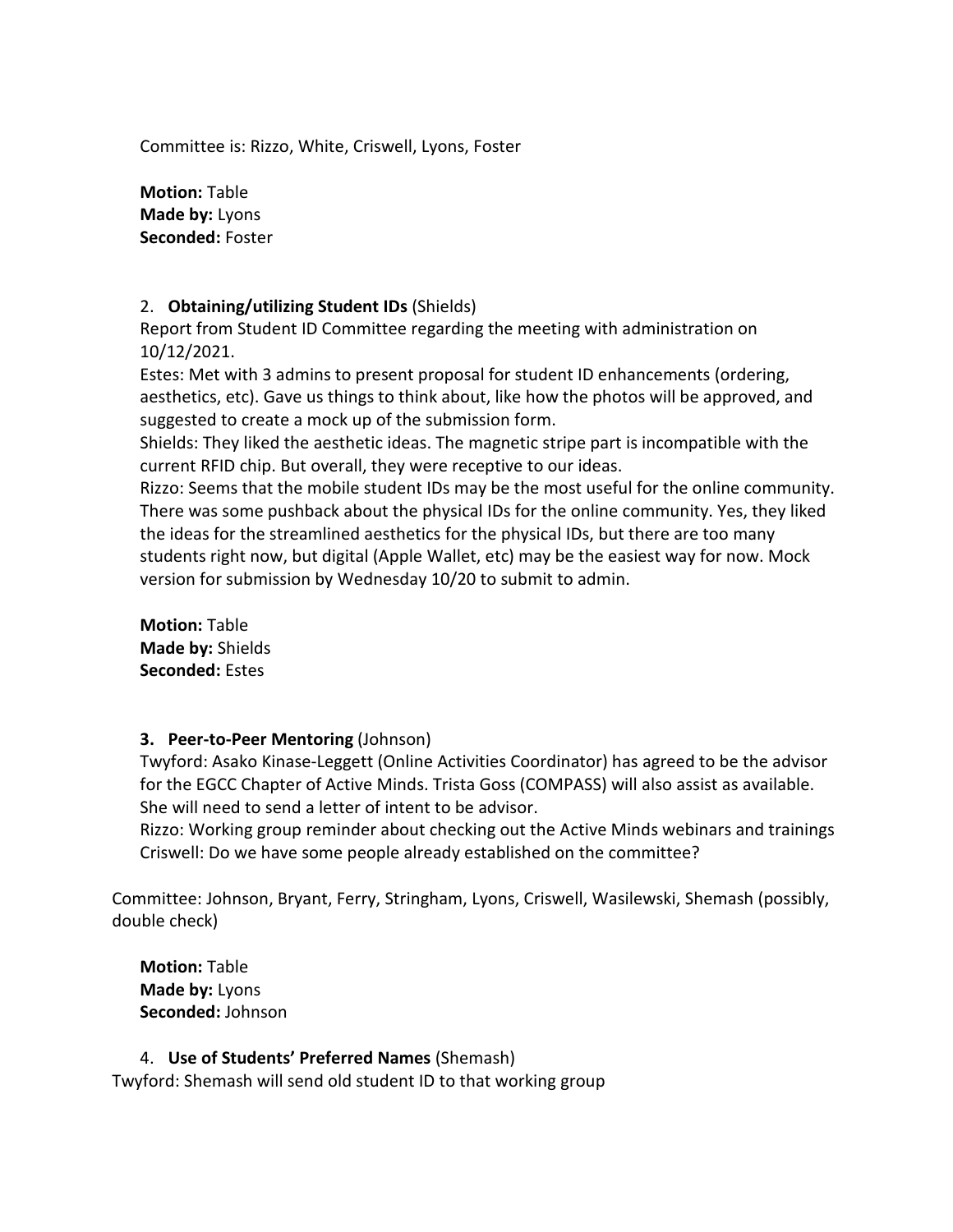Rizzo: During Ohio trip, talked with VPs Wanat and Martin. Problem is not necessarily Canvas, but legal names have to match what information is provided to the college upon enrollment. Admins will be looking at legal requirements/parameters we have to work through. Singleterry: Has requested information re: graduation and will be getting an example of the card that students fill out as they cross the stage, working group will examine it.

Committee: Shemash, Singleterry, Fears, Criswell (as available)

**Motion:** Table **Made by:** Singleterry **Second:** White

## 5. **Instructor Grading Periods** (Johnson)

Johnson: no report, but have noticed the evaluation at the end of course. Had instructor who waited 3-4 weeks to grade. How can we address this issue? How do we get instructors to adhere to policies/hold accountable?

Rizzo: Per meeting with Dr. Crooks, these evaluations are entirely anonymous, no way that they will affect your grade. Transparency is key. Students need to know how to communicate with Deans of the department.

Lyons: Does the Assessment Task Force handle student evaluations? Twyford: *not sure, will find out from VP Birney.*

# *Side bar on social media tools for gaining student feedback*

Rizzo: Students want to see other students on social media, we as SGA have ability to pass along the questions/concerns of students to administration.

Lyons: Can control the live feed subject on social media, that helps us be prepared and steer the conversation for the information we can provide/find out.

Singleterry: Instagram shouldn't just be the "fluffy" stuff, we need to cover the difficult parts, too.

Fears: That will grow our follower base, too.

Estes: Instagram provides a more casual option for students who aren't as comfortable emailing or contacting staff but they can still bring up issues that need to be brought up!

Ferry: Students have deadlines and so should instructors.

Rizzo: Transparency has to be on student and faculty side.

Shields: For Instagram, too: Perhaps asking if students are having issues with how their unions are supporting their members for higher education?

Estes: That's really useful with the union/higher education, because its very often spoken about on the Facebook page

**Motion:** Table **Made by:** Johnson **Second:** Fears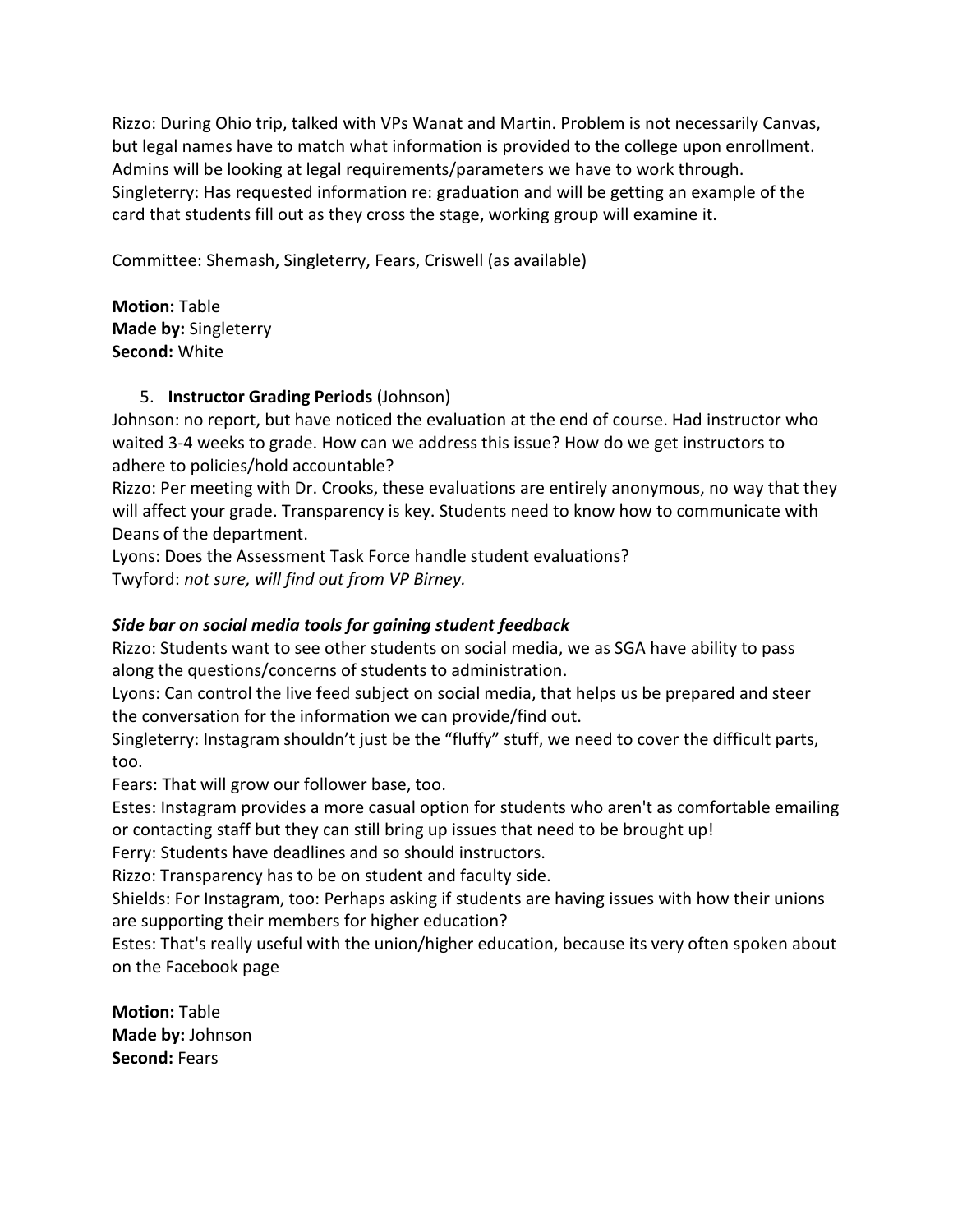### **New Business**

**VP Wasilewski:** create a diversity committee within the school

VP Criswell: will be working with VP Martin on an existing diversity committee for the college, but will work with VP Wasilewski to expand this effort. Currently waiting for VP Martin to get approval of charter documents for Black Student Union.

Wasilewski: would like to see an LGBTQ+ student group

Criswell: BSU will include some of that community, we also have a Gator Group for LGBTQ+ students. Wasilewski chose a great time to get involved because we're launching so many new things at EGCC this semester

Singleterry: if Gator Group isn't the right fit for your idea, we can work on the idea again within SGA

Wasilewski: how can we get the word out about the groups?

Criswell: these are new groups, so they are just getting started. Have been included in emails and on Canvas, also on the banner for the EGCC site.

Shields: And on Facebook!

### **Announcements**

*Motivational quote from Secretary Singleterry:*

"If successful people and unsuccessful people have the same goals then the goal can not be what differentiates the winners from the losers.

Success is the product of daily habits, not once-in-a-lifetime transformations.

Every action you take is a vote for the type of person you wish to become."

-Atomic Habits by James Clear

### *Nominates Senator Ferry for next meeting.*

### **Closing Remarks from Advisors**

Committee Assignments

Open House Dates (10/27, 11/17)

Make sure addresses on file are up to date; shirts are in, need to send packages with swag to members along with updated documents for your binders

Dates being considered for Parliamentary Refresher training with Dave Kelly.

- o Replace regularly scheduled meeting?
- $\circ$  1<sup>st</sup> or 3<sup>rd</sup> Wednesday?
- o Friday or Saturday?
- o Another weeknight?

### **Adjournment**

*At this time, I would entertain a motion to adjourn…*